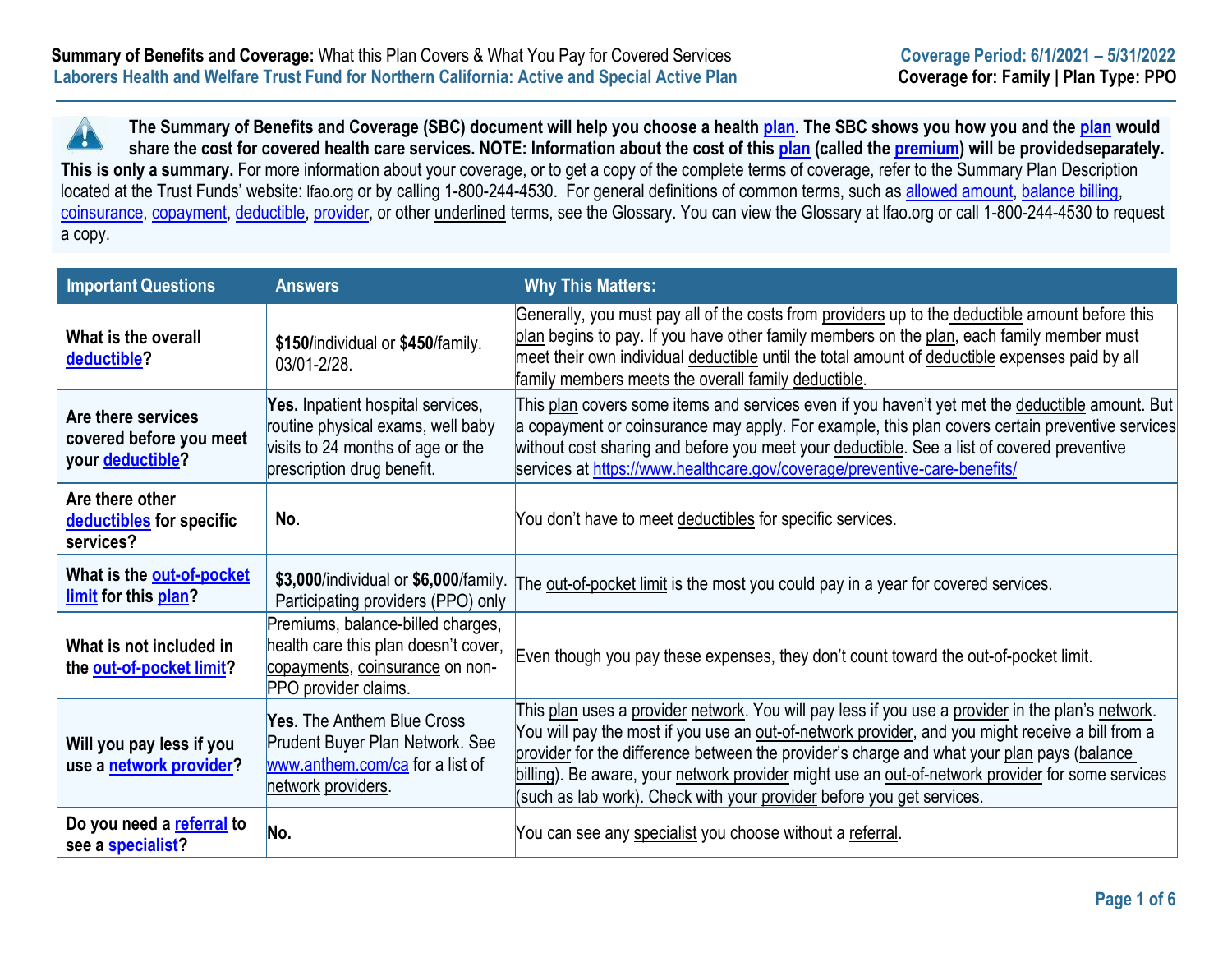| All <b>copayment</b> and <b>coinsurance</b> costs shown in this chart are after your <b>deductible</b> has been met, if a <b>deductible</b> applies. |                                                     |                                                                                                   |                                                                                                                                         |                                                                                                                                                                                                                                   |  |
|------------------------------------------------------------------------------------------------------------------------------------------------------|-----------------------------------------------------|---------------------------------------------------------------------------------------------------|-----------------------------------------------------------------------------------------------------------------------------------------|-----------------------------------------------------------------------------------------------------------------------------------------------------------------------------------------------------------------------------------|--|
|                                                                                                                                                      | <b>What You Will Pay</b>                            |                                                                                                   |                                                                                                                                         |                                                                                                                                                                                                                                   |  |
| <b>Common Medical Event</b>                                                                                                                          | <b>Services You May Need</b>                        | <b>Network Provider</b><br>(You will pay the least)                                               | <b>Out-of-Network Provider</b><br>(You will pay the most)                                                                               | <b>Limitations, Exceptions, &amp; Other</b><br><b>Important Information</b>                                                                                                                                                       |  |
| If you visit a health care<br>provider's office or<br>clinic                                                                                         | Primary care visit to treat an<br>injury or illness | \$15 copay /visit                                                                                 | \$15 copay/visit<br>plus 30% coinsurance                                                                                                | Whenever you use a non-PPO for covered<br>services, in addition to the 30% coinsurance,<br>you also pay all charges that exceed the<br>allowed amounts.                                                                           |  |
|                                                                                                                                                      | <b>Specialist visit</b>                             | 10% coinsurance                                                                                   | 30% coinsurance                                                                                                                         | None                                                                                                                                                                                                                              |  |
|                                                                                                                                                      | <b>Preventive care/screening/</b><br>immunization   | No charge                                                                                         | Immunizations: 30%<br>coinsurance<br>*+* All other preventive:<br>maximum payable amount<br>of \$300 for adults, \$200 for<br>children. | This plan covers certain preventive services<br>without cost sharing and before you meet your<br>deductible. See a list of covered preventive<br>services at<br>https://www.healthcare.gov/coverage/preventiv<br>e-care-benefits/ |  |
|                                                                                                                                                      | Diagnostic test (x-ray, blood<br>work)              | 10% coinsurance                                                                                   | 30% coinsurance                                                                                                                         | None.                                                                                                                                                                                                                             |  |
| If you have a test                                                                                                                                   | Imaging (CT/PET scans,<br>MRI <sub>s</sub> )        | 10% coinsurance                                                                                   | 30% coinsurance                                                                                                                         | Whenever you use a non-PPO for any covered<br>service, in addition to the 30% coinsurance,<br>you also pay all charges that exceed the<br>allowed amounts.                                                                        |  |
| If you need drugs to<br>treat your illness or<br>condition<br>More information about                                                                 | Generic drugs                                       | \$10 copay/prescription<br>Retail* or<br>\$20 copay/prescription<br>Mail Order                    | \$10 copay/prescription<br>Retail* plus excess of<br>contract amount                                                                    | 30-day supply Retail; 90-day supply Mail<br>Order. *Double copay after 3rd fill Retail.                                                                                                                                           |  |
| prescription drug<br>coverage is available at<br>www.OptumRx.com                                                                                     | Preferred brand drugs                               | \$20 copay/prescription<br>Retail* or<br>\$40 copay/prescription<br>Mail Order                    | \$20 copay/prescription<br>Retail* plus excess of<br>contract amount                                                                    | Same as generic drugs.                                                                                                                                                                                                            |  |
|                                                                                                                                                      | Non-preferred brand drugs                           | \$30 copay/prescription<br>Retail* or<br>\$60 copay/prescription<br>Mail Order                    | \$30 copay/prescription<br>Retail* plus excess of<br>contract amount                                                                    | Same as generic drugs.                                                                                                                                                                                                            |  |
|                                                                                                                                                      | <b>Specialty drugs</b>                              | \$20 copay/injectable<br>meds; oral meds same as<br>above for generic,<br>preferred/non-preferred | Not covered                                                                                                                             | Must use contracting provider BriovaRx for all<br>specialty drugs                                                                                                                                                                 |  |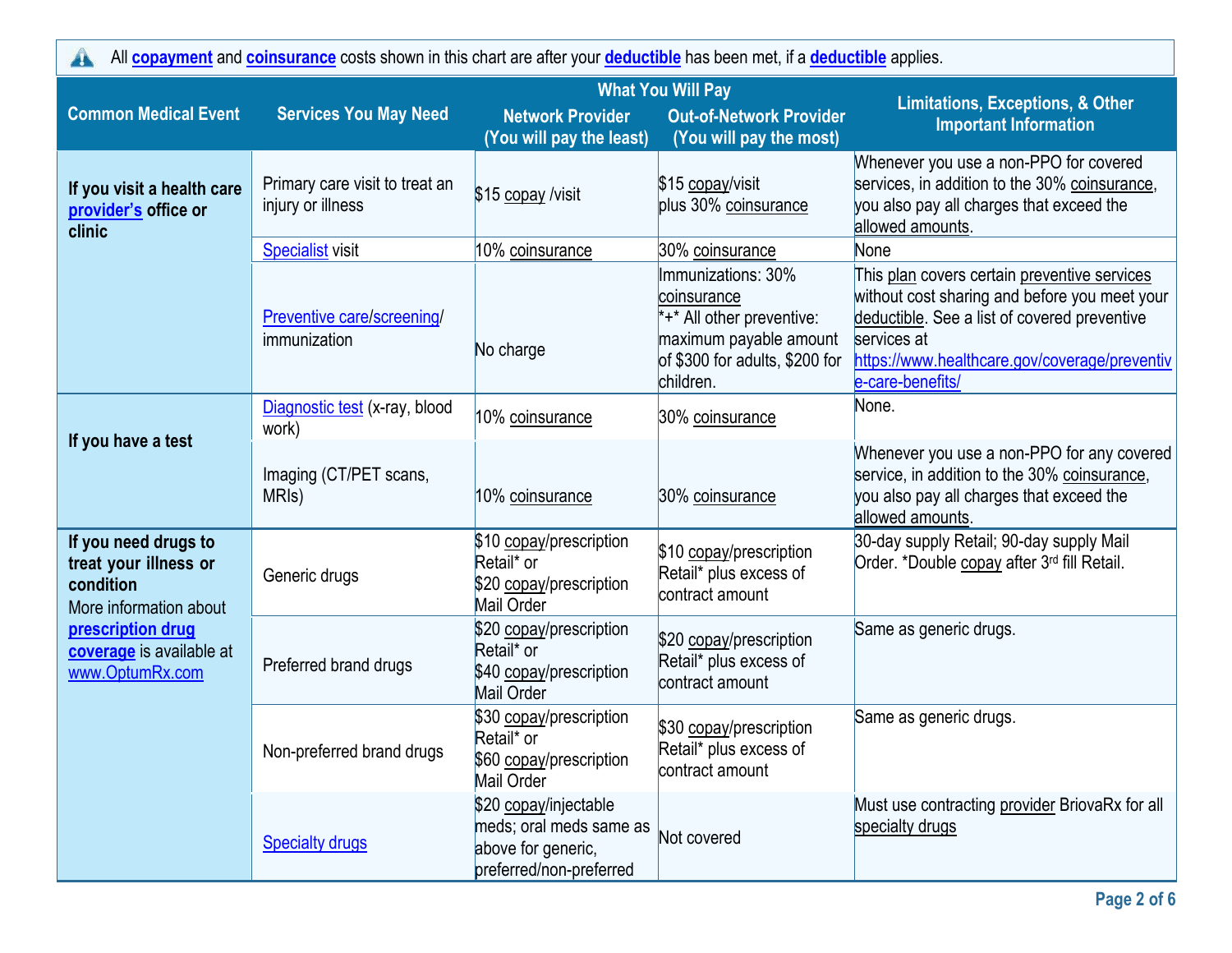|                                            | <b>What You Will Pay</b>                          |                                                                                    |                                                                                                                     |                                                                                                                                                                                                                                                                                                                                                                                                                                                 |
|--------------------------------------------|---------------------------------------------------|------------------------------------------------------------------------------------|---------------------------------------------------------------------------------------------------------------------|-------------------------------------------------------------------------------------------------------------------------------------------------------------------------------------------------------------------------------------------------------------------------------------------------------------------------------------------------------------------------------------------------------------------------------------------------|
| <b>Common Medical Event</b>                | <b>Services You May Need</b>                      | <b>Network Provider</b><br>(You will pay the least)                                | <b>Out-of-Network Provider</b><br>(You will pay the most)                                                           | <b>Limitations, Exceptions, &amp; Other</b><br><b>Important Information</b>                                                                                                                                                                                                                                                                                                                                                                     |
| If you have outpatient<br>surgery          | Facility fee (e.g., ambulatory<br>surgery center) | 10% coinsurance                                                                    | Excess of \$500/day                                                                                                 | You pay all charges in excess of \$500/day if<br>you use a non-PPO. For hospital-based<br>outpatient surgery facilities, the maximum plan<br>allowance for arthroscopy is \$6,000; cataract is<br>\$2,000; colonoscopy is \$1,500.                                                                                                                                                                                                              |
|                                            | Physician/surgeon fees                            | 10% coinsurance                                                                    | 30% coinsurance                                                                                                     | None                                                                                                                                                                                                                                                                                                                                                                                                                                            |
| If you need immediate<br>medical attention | <b>Emergency room care</b>                        | \$25 copay/visit 1, 2, 3<br>\$50 copay thereafter plus<br>10% coinsurance          | \$25 copay/visit 1, 2, 3<br>\$50 copay thereafter plus<br>30% coinsurance                                           | You pay the higher \$50 copay after 3 visits per<br>calendar year.                                                                                                                                                                                                                                                                                                                                                                              |
|                                            | <b>Emergency medical</b><br>transportation        | 10% coinsurance                                                                    | 30% coinsurance or<br>10% coinsurance if<br>life-threatening                                                        | Whenever you use a non-PPO for covered<br>services, in addition to the 30% coinsurance,<br>you also pay all charges that exceed the<br>allowed amounts.                                                                                                                                                                                                                                                                                         |
|                                            | <b>Urgent care</b>                                | 10% coinsurance                                                                    | 30% coinsurance                                                                                                     | This is for non-hospital urgent care center.<br>Whenever you use a non-PPO for any covered<br>service, in addition to the 30% coinsurance,<br>you also pay all charges that exceed the<br>allowed amounts.                                                                                                                                                                                                                                      |
| If you have a hospital<br>stay             | Facility fee (e.g., hospital<br>room)             | 10% coinsurance of first<br>\$10,000 and no cost for<br>remainder of hospital stay | 30% coinsurance of first<br>\$10,000 Covered Charges<br>and no cost for Covered<br>Charges for remainder of<br>stay | *10% coinsurance of first \$10,000 if non-PPO<br>is due to an emergency or residence is outside<br>of a PPO service area. Utilization review<br>required for all hospital admissions.<br>Coinsurance of 20% of first \$10,000 for non-<br>compliance (non-PPO only). Routine hip or<br>knee replacement surgery limited to maximum<br>plan allowance of \$30,000. Use designated<br>hospital facilities for hip or knee replacement<br>surgery. |
|                                            | Physician/surgeon fees                            | 10% coinsurance                                                                    | 30% coinsurance                                                                                                     | Whenever you use a non-PPO for covered<br>services, in addition to the 30% coinsurance,<br>you also pay all charges that exceed the<br>allowed amounts.                                                                                                                                                                                                                                                                                         |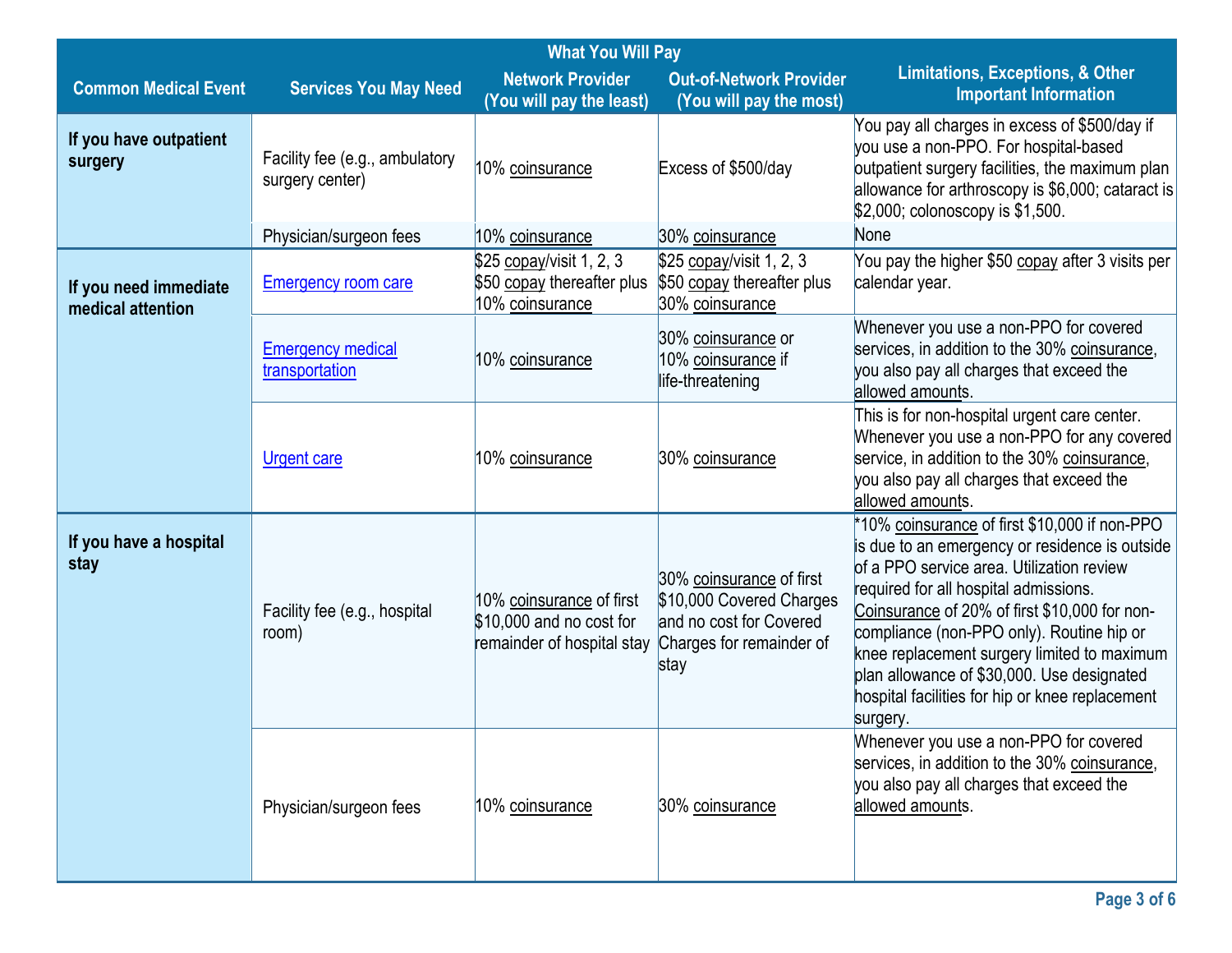|                                                                                    |                                              | <b>What You Will Pay</b>                                                            |                                                                                                                               |                                                                                                                                                                                                                                                                      |
|------------------------------------------------------------------------------------|----------------------------------------------|-------------------------------------------------------------------------------------|-------------------------------------------------------------------------------------------------------------------------------|----------------------------------------------------------------------------------------------------------------------------------------------------------------------------------------------------------------------------------------------------------------------|
| <b>Common Medical Event</b>                                                        | <b>Services You May Need</b>                 | <b>Network Provider</b><br>(You will pay the least)                                 | <b>Out-of-Network Provider</b><br>(You will pay the most)                                                                     | <b>Limitations, Exceptions, &amp; Other</b><br><b>Important Information</b>                                                                                                                                                                                          |
| If you need mental<br>health, behavioral<br>health, or substance<br>abuse services | Outpatient services                          | \$15 copay/office visit and<br>10% coinsurance other<br>outpatient services         | \$15 copay plus<br>outpatient services                                                                                        | Plus, up to three (3) no-cost visits per incident<br>30% coinsurance/office visit per Plan Year through the EAP program. Only<br>and 30% coinsurance other upon referral and only in-network providers.                                                              |
|                                                                                    | Inpatient services                           | 10% coinsurance of first<br>\$10,000 and no costs for<br>remainder of hospital stay | 30% coinsurance* of first<br>\$10,000 Covered Charges<br>and no cost for Covered<br>Charges for remainder of<br>hospital stay | *10% coinsurance of first \$10,000 if non-PPO<br>is due to an emergency or residence is outside<br>of a PPO service area. Utilization review<br>required for all hospital admissions.<br>Coinsurance of 20% of first \$10,000 for non-<br>compliance (non-PPO only). |
|                                                                                    | Office visits                                | No charge                                                                           | No charge                                                                                                                     | Pregnancy is not covered for dependent<br>children.                                                                                                                                                                                                                  |
| If you are pregnant                                                                | Childbirth/delivery<br>professional services | 10% coinsurance                                                                     | 30% coinsurance                                                                                                               | Pregnancy is not covered for dependent<br>children.                                                                                                                                                                                                                  |
|                                                                                    | Childbirth/delivery facility<br>services     | 10% coinsurance                                                                     | 30% coinsurance                                                                                                               | Inpatient coinsurance 10%/30% of first<br>\$10,000, no cost for remainder of hospital stay.<br>Utilization review required if length of stay is<br>more than 48 hours for general delivery or 96<br>hours for c-section.                                             |
|                                                                                    | Home health care                             | 10% coinsurance                                                                     | 30% coinsurance                                                                                                               | Preauthorization required.                                                                                                                                                                                                                                           |
| If you need help                                                                   | <b>Rehabilitation services</b>               | 10% coinsurance                                                                     | 30% coinsurance                                                                                                               | None.                                                                                                                                                                                                                                                                |
| recovering or have                                                                 | <b>Habilitation services</b>                 | Not covered                                                                         | Not covered                                                                                                                   | You pay 100% of these expenses.                                                                                                                                                                                                                                      |
| other special health<br>needs                                                      | <b>Skilled nursing care</b>                  | 10% coinsurance                                                                     | 30% coinsurance                                                                                                               | Same as facility fee if you have a hospital stay<br>(see page 3).                                                                                                                                                                                                    |
|                                                                                    | Durable medical equipment                    | 10% coinsurance                                                                     | 30% coinsurance                                                                                                               | Must be prescribed by a physician.                                                                                                                                                                                                                                   |
|                                                                                    | <b>Hospice services</b>                      | 10% coinsurance                                                                     | 30% coinsurance                                                                                                               | Preauthorization required.                                                                                                                                                                                                                                           |
| If your child needs                                                                | Children's eye exam                          | Not covered                                                                         | Not covered                                                                                                                   | May be covered under a separate vision plan.                                                                                                                                                                                                                         |
| dental or eye care                                                                 | Children's glasses                           | Not covered                                                                         | Not covered                                                                                                                   | May be covered under a separate vision plan.                                                                                                                                                                                                                         |
|                                                                                    | Children's dental check-up                   | Not covered                                                                         | Not covered                                                                                                                   | May be covered under a separate dental plan                                                                                                                                                                                                                          |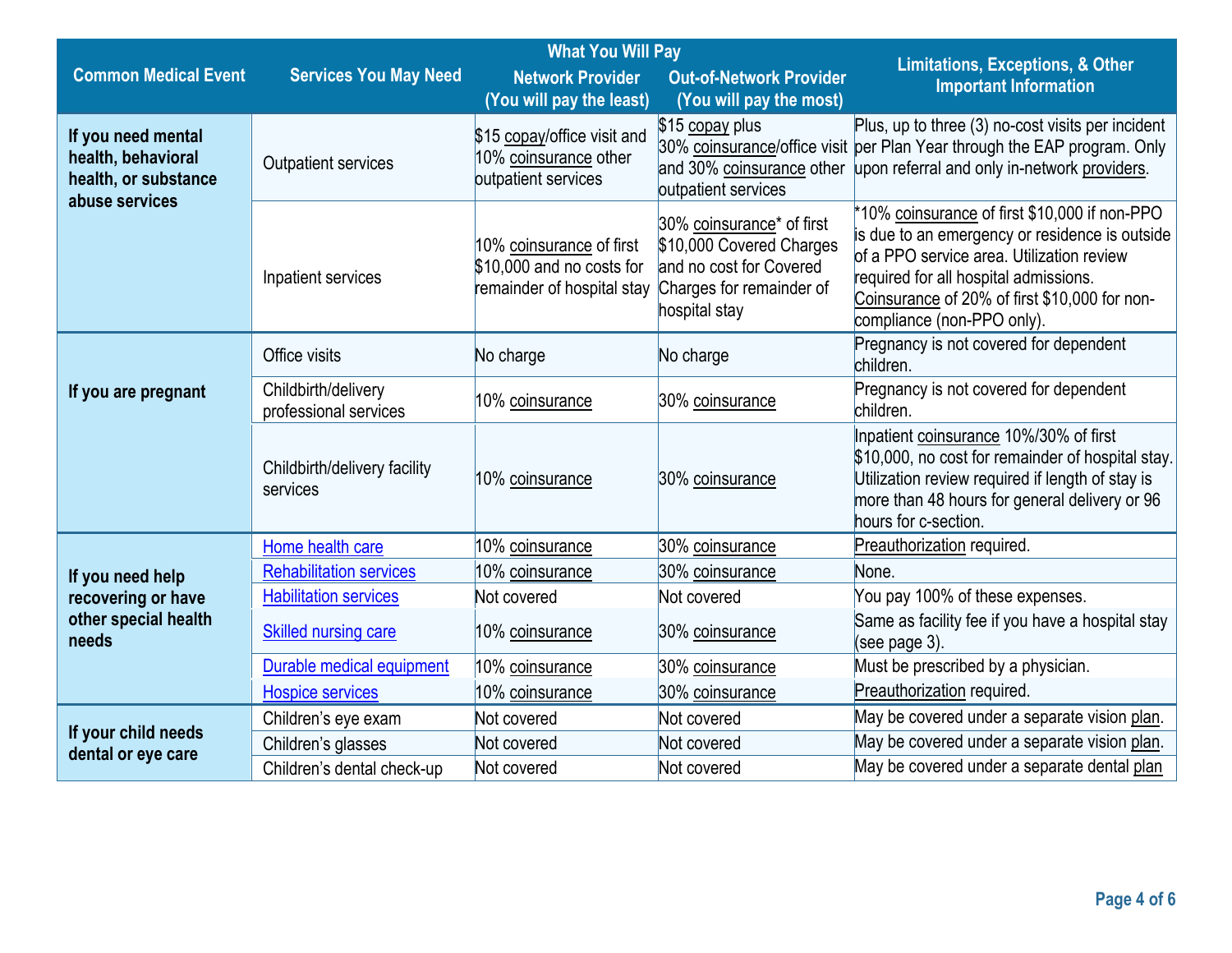| Services Your Plan Generally Does NOT Cover (Check your policy or plan document for more information and a list of any other excluded services.) |                                                                                                                                                 |                                                                                     |  |  |
|--------------------------------------------------------------------------------------------------------------------------------------------------|-------------------------------------------------------------------------------------------------------------------------------------------------|-------------------------------------------------------------------------------------|--|--|
| Cosmetic surgery                                                                                                                                 | Long-term care                                                                                                                                  | Routine foot care                                                                   |  |  |
| Dental care (may be covered under a separate<br>dental plan<br><b>Habilitation services</b><br>Infertility treatment                             | Non-emergency care when traveling outside the U.S.<br>Private duty nursing<br>Routine eye care (may be covered under a separate<br>vision plan) | Specialty drugs from a non-contracting<br>pharmacy/facility<br>Weight-loss programs |  |  |
| Other Covered Services (Limitations may apply to these services. This isn't a complete list. Please see your plan document.)                     |                                                                                                                                                 |                                                                                     |  |  |
| Acupuncture (if prescribed for the treatment of pain) • Chiropractic care<br>• Hearing aids                                                      |                                                                                                                                                 |                                                                                     |  |  |

• Bariatric surgery (when medically necessary)

Your Rights to Continue Coverage: There are agencies that can help if you want to continue your coverage after it ends. The contact information for those agencies is: The plan at 1-800-244-4530; your state insurance department, the U.S. Department of Labor, Employee Benefits Security Administration at 1-866-444 3272 or [www.dol.gov/ebsa;](http://www.dol.gov/ebsa) or the U.S. Department of Health and Human Services at 1-877-267-2323 x 61565 or [www.cciio.cms.gov.](http://www.cciio.cms.gov/) Other coverage options may be available to you, too, including buying individual insurance coverage through the [Health Insurance](https://www.healthcare.gov/sbc-glossary/#health-insurance) [Marketplace. F](https://www.healthcare.gov/sbc-glossary/#marketplace)or more information about the Marketplace, visit [www.HealthCare.gov](http://www.healthcare.gov/) or call 1-800-318-2596.

Your Grievance and Appeals Rights: There are agencies that can help if you have a complaint against your [plan](https://www.healthcare.gov/sbc-glossary/#plan) for a denial of a [claim. T](https://www.healthcare.gov/sbc-glossary/#claim)his complaint is called a [grievance](https://www.healthcare.gov/sbc-glossary/#grievance) or [appeal. F](https://www.healthcare.gov/sbc-glossary/#appeal)or more information about your rights, look at the explanation of benefits you will receive for that medical [claim. Y](https://www.healthcare.gov/sbc-glossary/#claim)our [plan](https://www.healthcare.gov/sbc-glossary/#plan) documents also provide complete information on how to submit a [claim,](https://www.healthcare.gov/sbc-glossary/#claim) [appeal, o](https://www.healthcare.gov/sbc-glossary/#appeal)r a [grievance](https://www.healthcare.gov/sbc-glossary/#grievance) for any reason to your [plan. F](https://www.healthcare.gov/sbc-glossary/#plan)or more information about your rights, this notice, or assistance, contact: the Board of Trustees for the Laborers Health and Welfare Trust Fund for Northern California, 220 Campus Lane, Fairfield, CA 94534-1498. You may also contact the Department of Labor at [www.dol.gov.ebsa.healthcarereform](http://www.dol.gov.ebsa.healthcarereform/) or 1-866-444-3272.

### **Does this plan provide Minimum Essential Coverage? Yes**

[Minimum Essential Coverage](https://www.healthcare.gov/sbc-glossary/#minimum-essential-coverage) generally includes [plans,](https://www.healthcare.gov/sbc-glossary/#plan) [health insurance](https://www.healthcare.gov/sbc-glossary/#health-insurance) available through the [Marketplace](https://www.healthcare.gov/sbc-glossary/#marketplace) or other individual market policies, Medicare, Medicaid, CHIP, TRICARE, and certain other coverage. If you are eligible for certain types of Minimum Essential [Coverage,](https://www.healthcare.gov/sbc-glossary/#minimum-essential-coverage) you may not be eligible for the [premium](https://www.healthcare.gov/sbc-glossary/#premium-tax-credits) tax credit.

### Does this plan meet the Minimum Value Standards? **Yes**

If your [plan](https://www.healthcare.gov/sbc-glossary/#plan) doesn't meet the Minimum Value [Standards,](https://www.healthcare.gov/sbc-glossary/#minimum-value-standard) you may be eligible for a [premium](https://www.healthcare.gov/sbc-glossary/#premium-tax-credits) tax credit to help you pay for a plan through the [Marketplace.](https://www.healthcare.gov/sbc-glossary/#marketplace)

### **Language Access Services:**

Spanish (Español): Para obtener asistencia en Español, llame al 1-800-244-4530.

To see examples of how this [plan](https://www.healthcare.gov/sbc-glossary/#plan) might cover costs for a sample medical situation, see the next section.

**PRA** Disclosure Statement: According to the Paperwork Reduction Act of 1995, no persons are required to respond to a collection of information unless it displays a valid OMB control number. The valid OMB control number for this information collection is **0938-1146**. The time required to complete this information collection is estimated to average **0.08** hours per response, including the time to review instructions, search existing data resources, gather the data needed, and complete and review the information collection. If you have comments concerning the accuracy of the time estimate(s) or suggestions for improving this form, please write to: CMS, 7500 Security Boulevard, Attn: PRA Reports Clearance Officer, Mail Stop C4-26-05, Baltimore, Maryland 21244-1850.